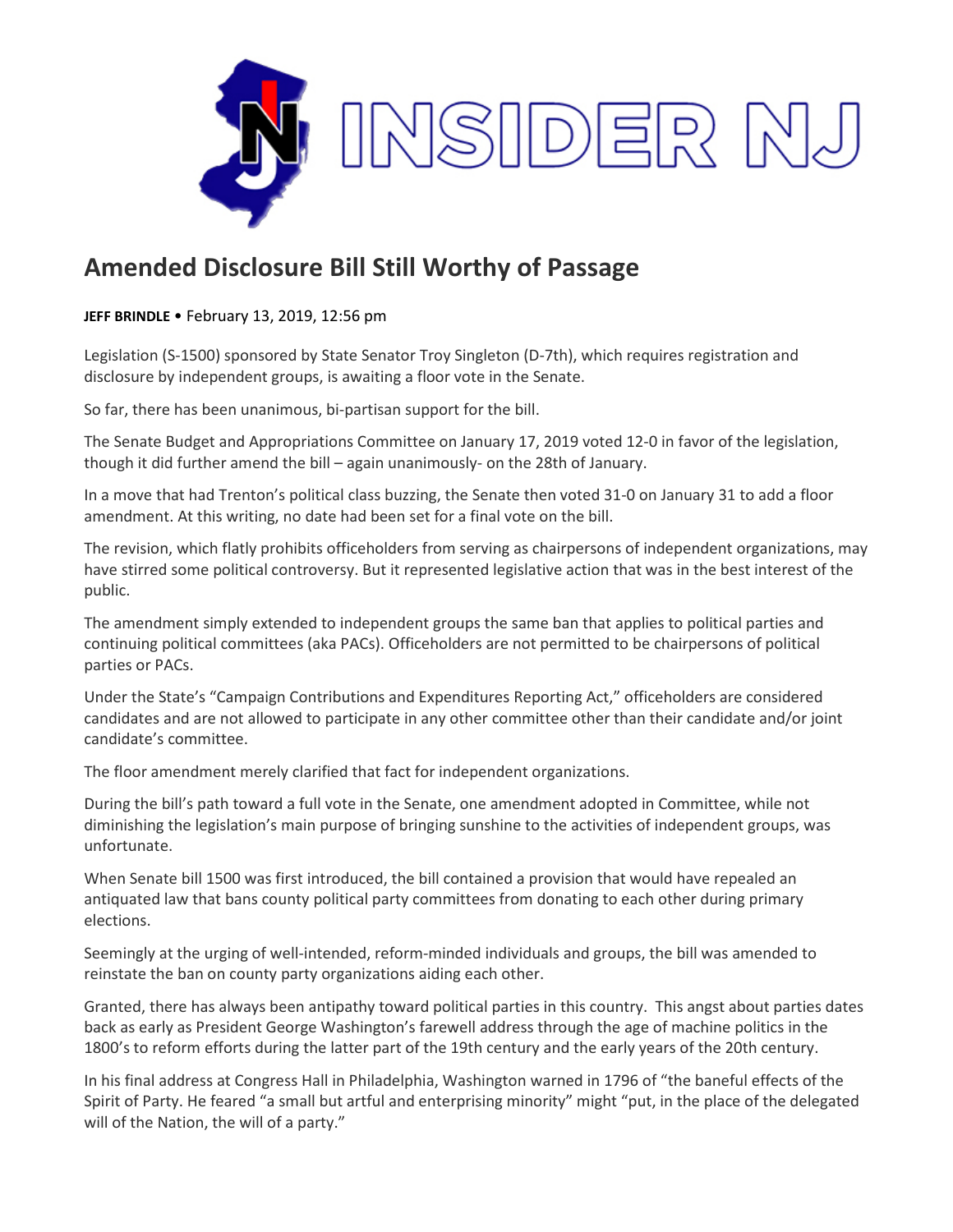But the progressive crusade against political party control of American politics appears out of date in a period when independent organizations are consuming political parties and are ever-increasing their influence over elections in New Jersey and throughout the nation.

For example, independent groups in New Jersey totally outflanked parties in the 2017 legislative election and again in last year's congressional election, spending \$47 million and \$49 million, respectively.

There has been an increase in independent group spending of over 1100 percent since 2005 whereas political party spending at all levels of government has declined significantly since then.

Removing the ban on county party donations to each other would be a step in the direction of redirecting the flow of money away from more secretive independent groups and toward open, accountable political parties in New Jersey.

While there is a ban on county parties giving to each other during primary elections, there is no comparable prohibition on state party committees donating money to their respective county party committees or municipal party committees.

Likewise, there is no ban on municipal party committees contributing to county party committees or vice versa. Moreover, municipal party committees can help each other out if they so desire. Finally, all local party committees can help fund the state party committees.

Plus, even county parties can make donations to each other during the general election.

To what end, then, does a ban on county organizations contributing to each other make any sense? If the concern is over circumventing contribution limits, then why doesn't this concern extend to all other party organizations?

It is important to point out that all county party financial activity is disclosed. Unlike many independent groups, county parties cannot keep their donations secret.

In many ways, the ban on county party activity just defies common sense.

The concern also is outdated. It is like fighting the last war against an old enemy rather than recognizing the new nemesis- independent special interest groups.

Perhaps the biggest problem is that the ban may be unconstitutional.

An Eight Circuit Court of Appeals ruling last year struck down a Missouri prohibition on transfers between two special interest PACs. It is not too much of a legal stretch to believe that outright bans on donations between party organizations also may violate First Amendment Speech and Assembly rights.

Through the years, the idea of county party committees giving to each other earned the pejorative-sounding label "wheeling." In fact, it simply constitutes county party committees donating money to sister organizations.

While at one time there may have been reasons for the ban, concern about the clout of independent groups has supplanted those reasons.

In fact, given how much competition from outside groups has pinched the coffers of county parties, most would be hard-pressed today making huge primary transfers.

Despite the fact that the Senate bill was amended to leave in the ban on county party-to- party donations, it nevertheless is a great piece of legislation and needs to be enacted into law. It requires disclosure of contributions and expenditures by independent groups that seek to influence elections and public policy in New Jersey.

Requiring disclosure by these groups, a goal long sought by the New Jersey Election Law Enforcement Commission (ELEC), is a very positive step in the direction of bringing balance between these groups and political parties and candidates.